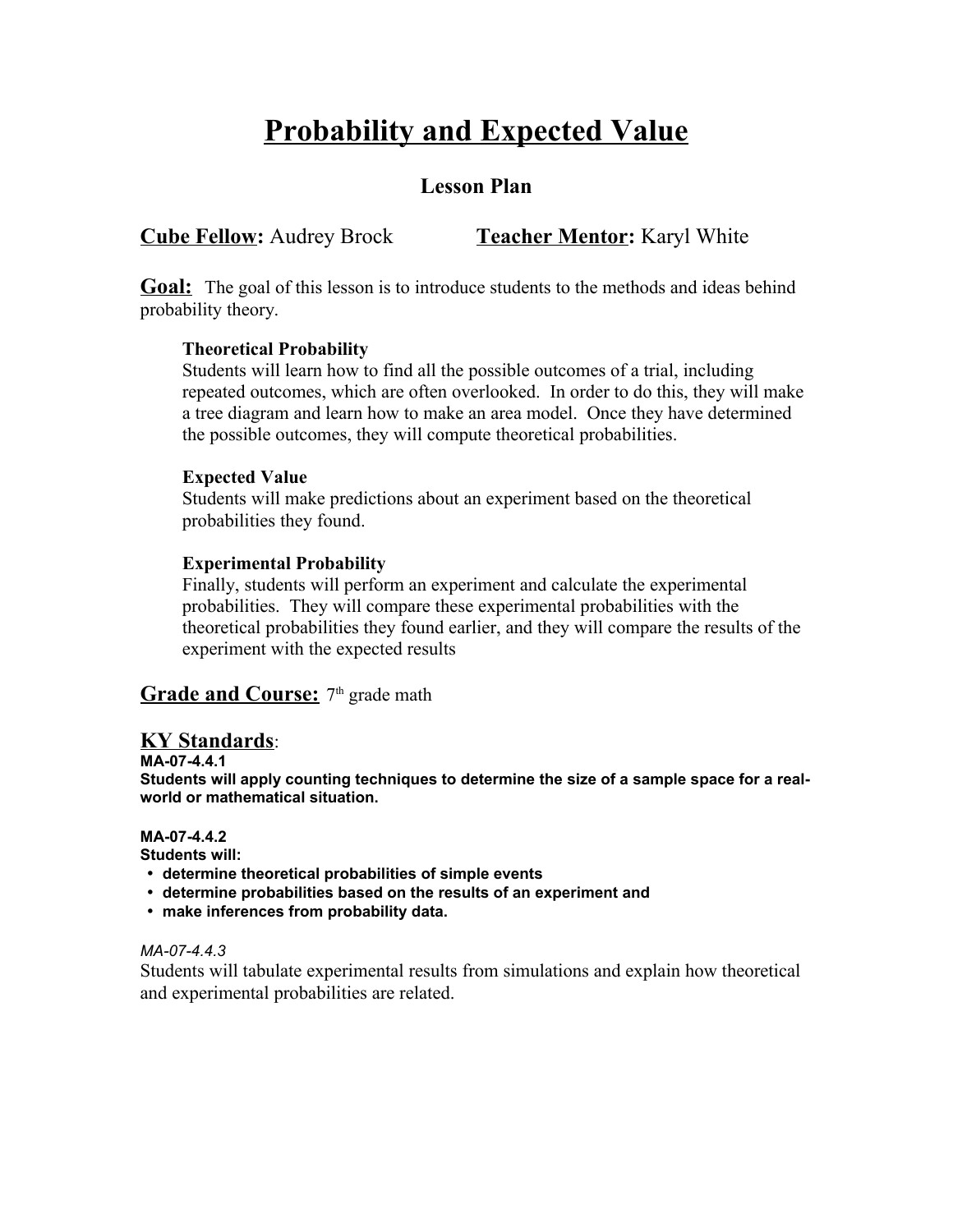# **Objectives:**

After this lesson students will be able to:

- o Differentiate between a theoretical and an experimental probability.
- o Draw a tree diagram to find the possible outcomes of a trial.
- o Draw an area model to find the possible outcomes of a trial.
- o Compute theoretical probabilities.
- o Make inferences based on theoretical probabilities.
- o Compute experimental probabilities.

## **Resources/materials needed:**

- o One quarter
- o 1 whiteboard, blackboard, or overhead projector
- o 2 buckets or bags per group, labeled "Bucket 1" and "Bucket 2"
- o 1 copy of worksheet per group (attached at end of document)
- o 2 red, 1 yellow, 1 blue, and 3 green blocks per group, arranged as follows:



# **Description of Plan:**

#### **Prior Knowledge**

Before this lesson, students know that the probability of an event is the number of ways that event can happen, divided by the total number of possible outcomes. They are familiar with reducing fractions.

#### **Introduction to Class**

When students enter the classroom, the buckets with the cubes in them are sitting in the front of the room to capture the students' curiosity. The lesson begins with a series of class discussion questions intended to get the students thinking. For example:

- What are some carnival games that involve probability?
- What games could we play by flipping this quarter?
- What games could we play with the color cubes in these buckets? (Hold up Bucket 1 and Bucket 2.)

Tell the class that today they are learning about probabilities that can be used in games just like the ones they discussed and elsewhere, and they are going to get the opportunity to perform two experiments, one with a quarter and one with the color cubes.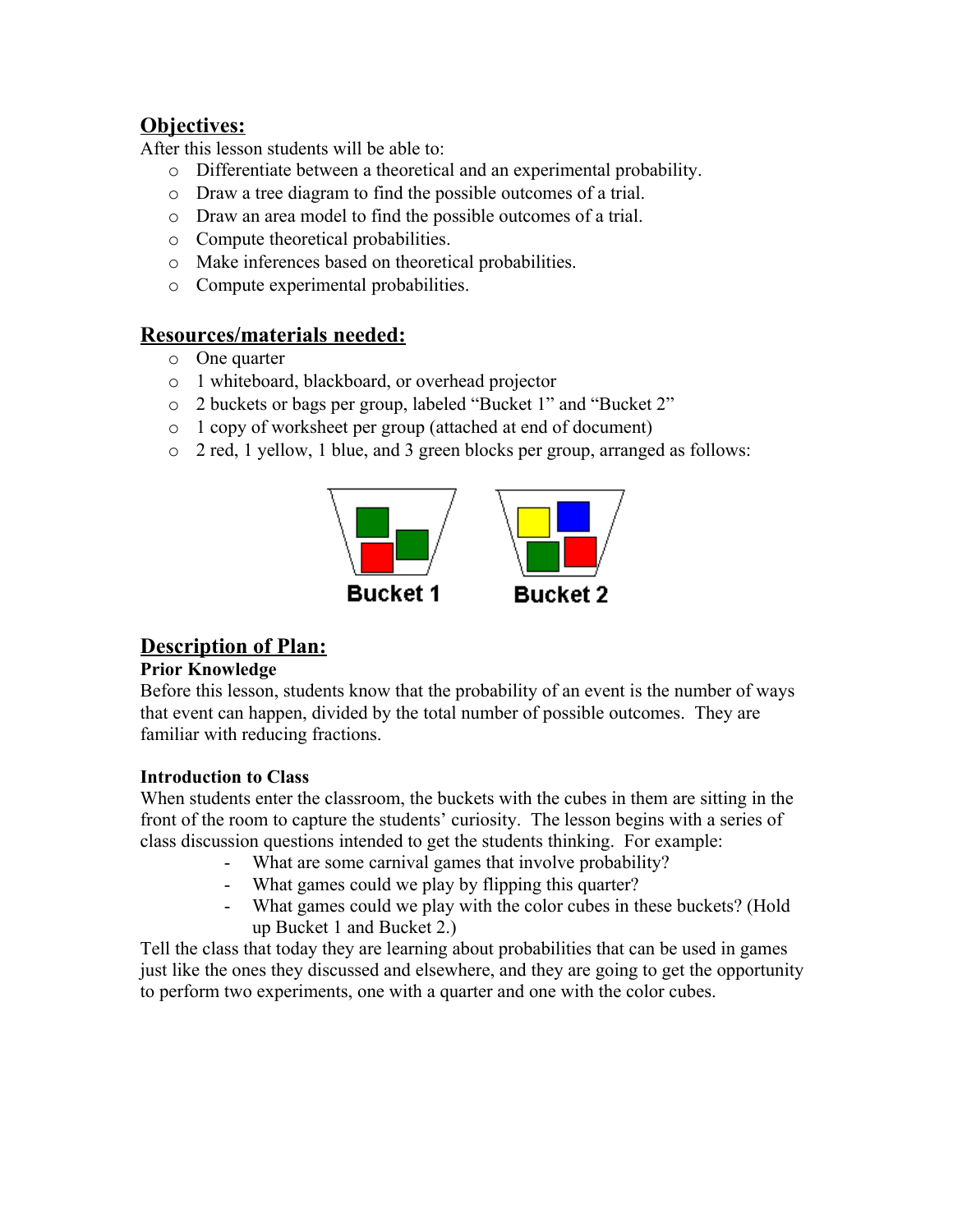#### **Introduction to Activity 1 (Coin Flip)**

Define THEORETICAL PROBABILITY and EXPERIMENTAL PROBABILITY in writing on the board. If the students usually keep their definitions in the same place, have them write it there. Talk about what the word *theoretical* sounds like (theory). Talk about what word *experimental* sounds like (experiment). Give a couple examples of each type of probability and have the students decide whether they are experimental or theoretical.

Now propose the following situation to the students: *We flip a coin twice. How many possible outcomes are there? What are they?* Write them on the board:

Possible Outcomes: 2 Heads, 2 Tails, A Head and a Tail

Ask the students, *What is the probability of each outcome?* (Students will probably say 1/3.) Explain to the students that 1/3 is not the correct probability in any of the three cases. It seems to make sense, but there is a problem. Sometimes there are hidden outcomes that are repeated, and when dealing with probability, one must be careful to count ALL possible outcomes using a counting technique.

#### **Activity 1 (Coin Flip) Procedure**

Show the students how to make a factor tree to list all the possible outcomes of flipping a coin twice on the board:

| $1st flip$ $2nd flip$              |
|------------------------------------|
| H ------------- H<br>----------- T |
|                                    |
| T -------------- H                 |
| T                                  |

List the possible outcomes: HH, HT, TH, TT

Now introduce the notation "P(event)" which means "the probability of an event." Find P(HH), P(TT), P(HT), and P(HT) on the board as a class. Discuss how these probabilities were found. Also find P(coins match) and P(coins do not match).

Ask the class, *Are these probabilities theoretical or experimental? Why?*

Announce to the students, "We are going to do our own experiment. I have a quarter, and each person in the class is going to flip it twice. We are going to be divided into two teams like so (girls vs. boys, left half vs. right half, etc.). Each time someone on your team gets a match (two heads or two tails), your team gets a point. If the two flips do not match, you get no point. The team with the most points wins. Since there are students in the classroom, how many people do you expect to get a match? Not a match? How many people do you expect to get HH? TT? HT? TH?" (Write all of the expected values on the board and how the students calculated them. Dwell on this subject for a while and make sure students understand where the expected values come from.)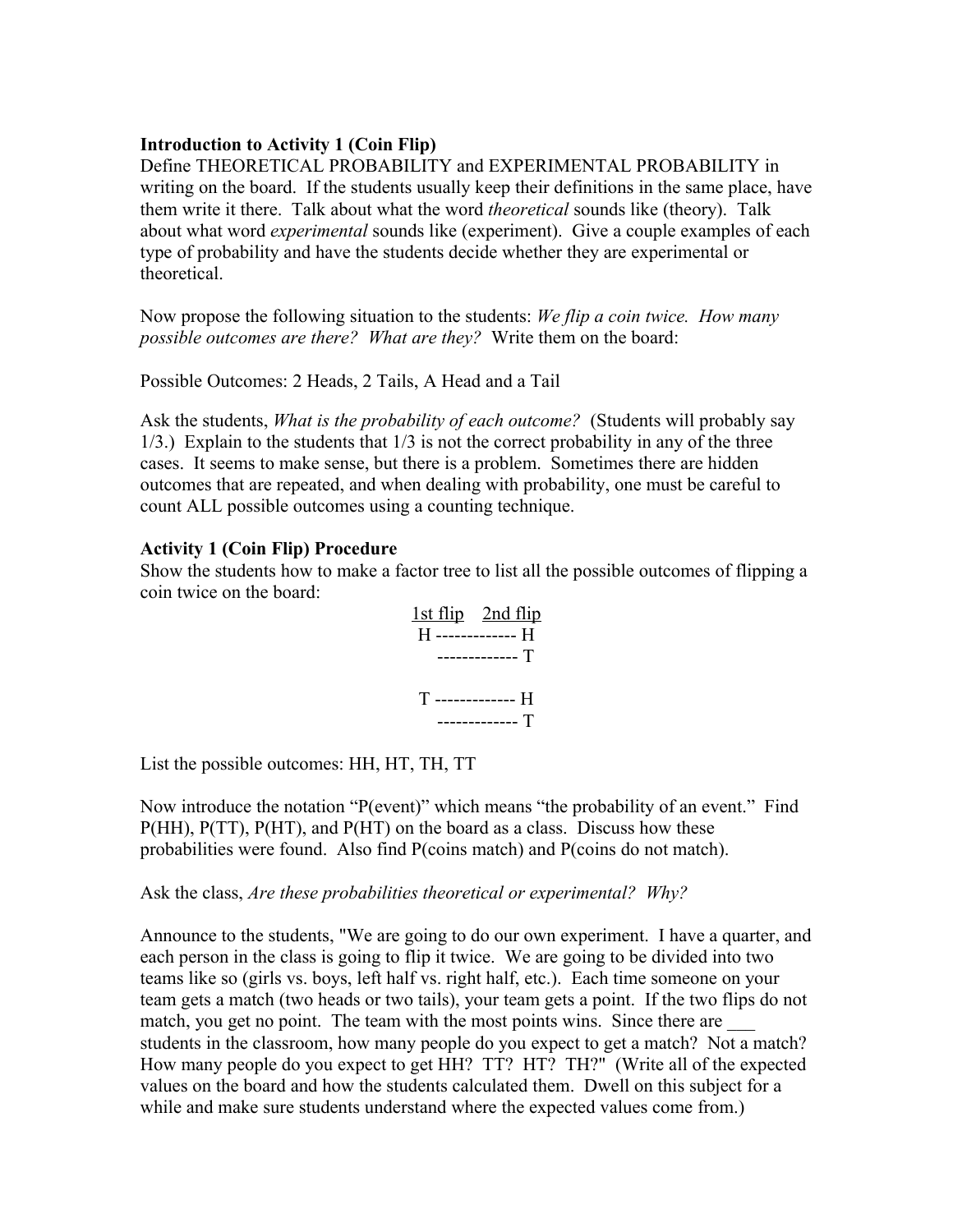At this point, go around the room and have each student flip the quarter twice. Have someone at the board record each student's outcome under that student's team name. If pressed for time, all students can flip a penny twice at the same time, but going around the room slowly builds anticipation and gives the students a break in this long lesson.

When the game is done, congratulate the winners, console the losers, and have the students calculate the experimental probabilities of HH, HT, TH, TT, Match, and No Match on their own paper using all of the data, not just their team's data. Make sure they use the notation " $P(HH) =$  " rather than just writing down the answer. Have them write a sentence comparing the theoretical probabilities to the experimental probabilities. Were they the same? Were they different? In what way?

Before transitioning to the next activity, discuss why just using an individual team's data would be less reliable than using the entire classroom's data if you were interested in estimating the theoretical probability.

#### **Introduction to Activity 2 (Drawing Blocks)**

Tell the class that the next activity will involve the buckets of color cubes that the class talked about earlier. Pose the following questions:

- If you close your eyes and draw a cube from Bucket 1, what is the probability of drawing the red cube? A green cube?
- Now imagine that you close your eyes and draw one cube from Bucket 1 and one cube from Bucket 2. What is the probability of drawing a green and a yellow? Why do you think that?

The concept of an area model is introduced. A square is drawn on the board or overhead, labeled "Bucket 1," and cut into three equal pieces. One third is labeled "R," and the other two are labeled "G." This area model represents Bucket 1. Since there is a 1/3 chance of drawing a red from Bucket 1, "R" gets 1/3 of the area model. Since there is a 2/3 chance of drawing a green from Bucket 1, "G" gets 2/3 of the area model. It should look like this:

| Bucket 1 |
|----------|
|          |
|          |
|          |

#### **Activity 2 (Drawing Blocks)**

The class is split up into pairs. Each pair gets a Bucket 1 and a Bucket 2 with the appropriate color blocks in them. Each pair also gets a copy of the worksheet which is attached at the end of this lesson plan. Guided by the teacher, the students complete the first page of the worksheet at the same rate, discussing what the directions mean along the way. This is intended to teach them how to make an area model, but also how to decode instructions.

Next the class figures out the first probability on the second page of the worksheet together, but then they are allowed enough time to determine the remaining probabilities in pairs. While students are working, walk around the classroom.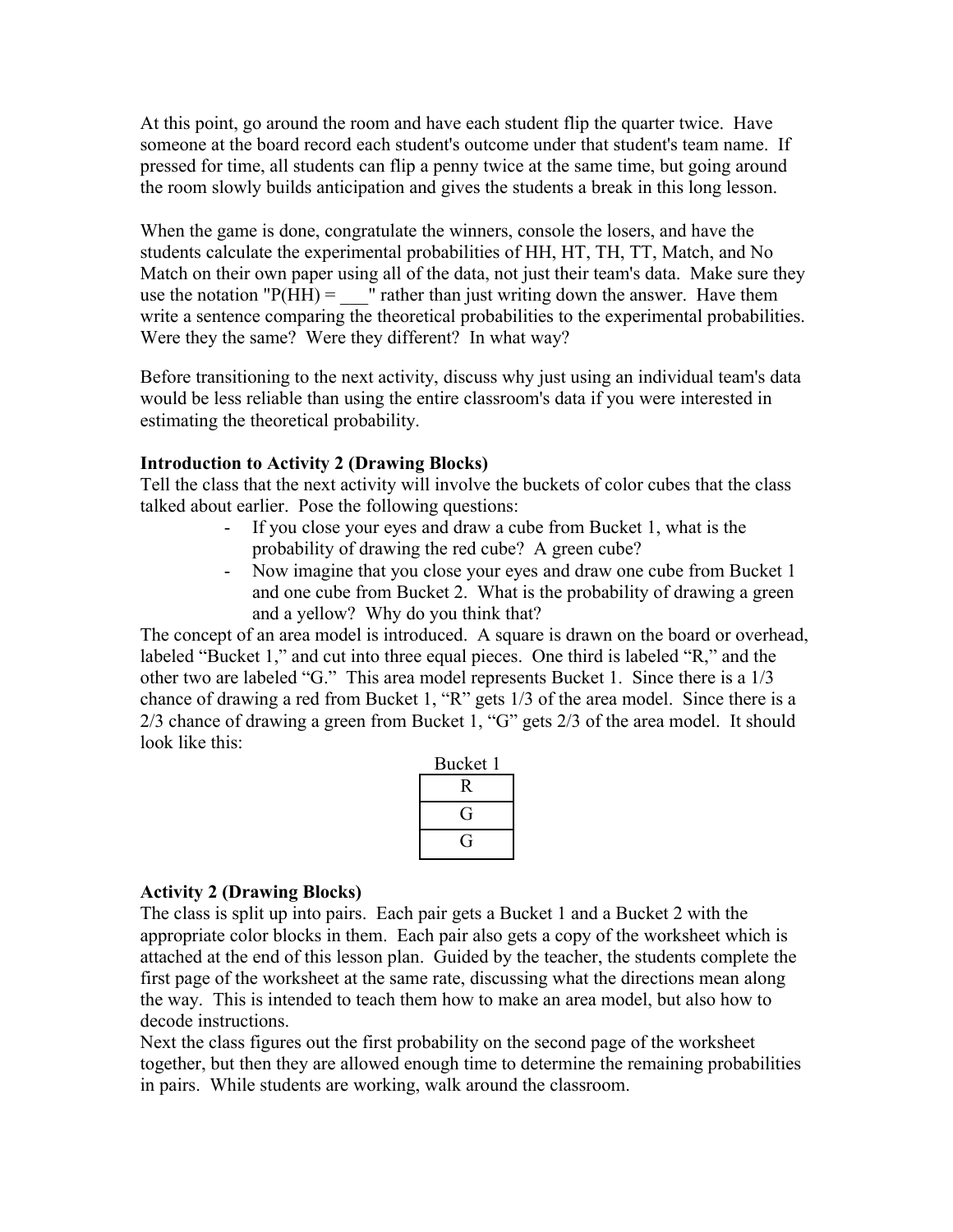The final question on the worksheet relies on a class experiment. Have each student in the class close their eyes, draw a cube from a bucket, and hold it up in the air. (Since there are two students and two buckets in each group, each group should have one cube drawn from Bucket 1 and one cube from Bucket 2.) Record the results for each group, such as "GB" or "RY," etc., on the board. Now the students can finish the last problem on the worksheet.

#### **Closing**

Ask the students what they learned about probability. Did they find any of the results surprising? Where could they use what they learned today outside the classroom? Do they know any more techniques for finding all the possible outcomes of a trial? What was the difference between experimental and theoretical probability? Are they usually the same? Are they usually close?

#### **Brain Teaser**

If time remains in class, pose the following question: *How could we make a model similar to this area model if we had three buckets to choose from rather than just two?* (More than likely no one will mention making a three-dimensional, cube-like model, but after hearing and discussing their ideas, suggest a three-dimensional model. Describe how each layer of the model would represent a different color of block from the third bucket. It may help to stack cubes directly on top of a student's area model to make your point. Ask if they would still call it an "area" model or something else.)

**Lesson Source:** Adapted from Investigation 2 of "What Do You Expect?" book from Connected Math series

**Instructional Mode:** Class discussion, brief lecture to give definitions, class activity, another class discussion, teacher-guided partner activity, class experiment, final class discussion

**Date Given:** 3/23/2007 **Estimated Time**: 1 hour, 20 minutes

 **Date Submitted to Algebra<sup>3</sup> :** 4/15/2007

**\*\* Worksheet and Answer Key are on following 4 pages \*\***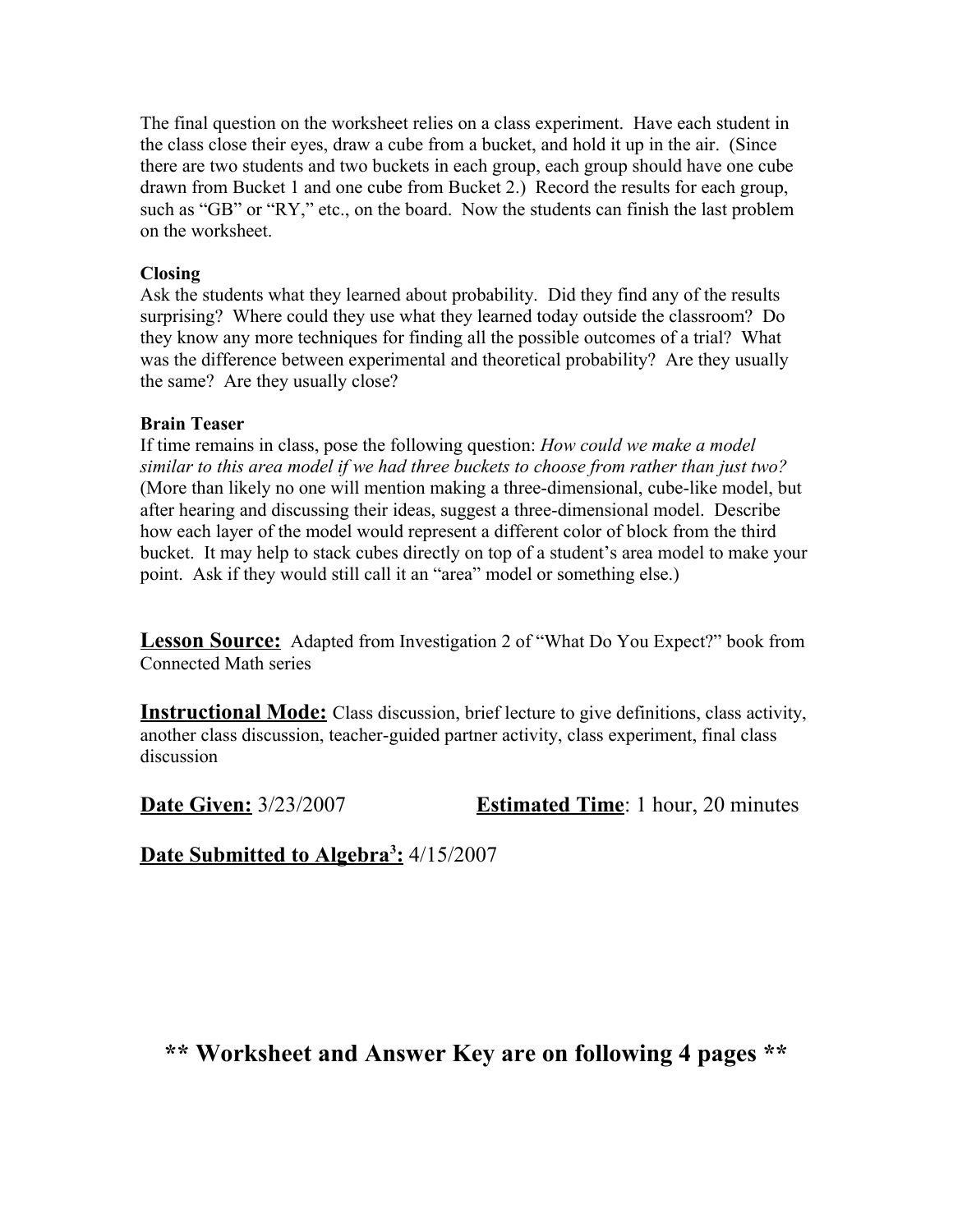**Name: \_\_\_\_\_\_\_\_\_\_\_\_\_\_\_\_\_\_\_\_\_\_\_\_\_\_\_**

# **Using an Area Model to Find Probabilities**



In Bucket 1 are two green cubes and one red cube. In Bucket 2, there is a red, a blue, a green, and a yellow cube. We are curious about the possible outcomes of blindly drawing one cube from each bucket.

- **1)** The first bucket has three cubes which are equally likely to be chosen.
	- a) Divide the square above into three horizontal sections with equal areas.
	- b) Label the sections R, G, and G to represent the red and green cubes.
	- c) Label the left side of the square **Bucket 1**.

**2)** The second bucket has four cubes which are equally likely to be chosen.

- a) Divide the square above into four vertical sections with equal areas.
- b) Label the sections R, B, G, and Y to represent the four color cubes.
- c) Label the top of the square **Bucket 2**.

**3)** Each rectangle formed within the square represents one of these outcomes: RR, RB, RG, RY, GR, GB, GG, or GY, which stand for Red/Red, Red/Blue, Red/Green, etc.

a) Label each rectangle with the matching outcome.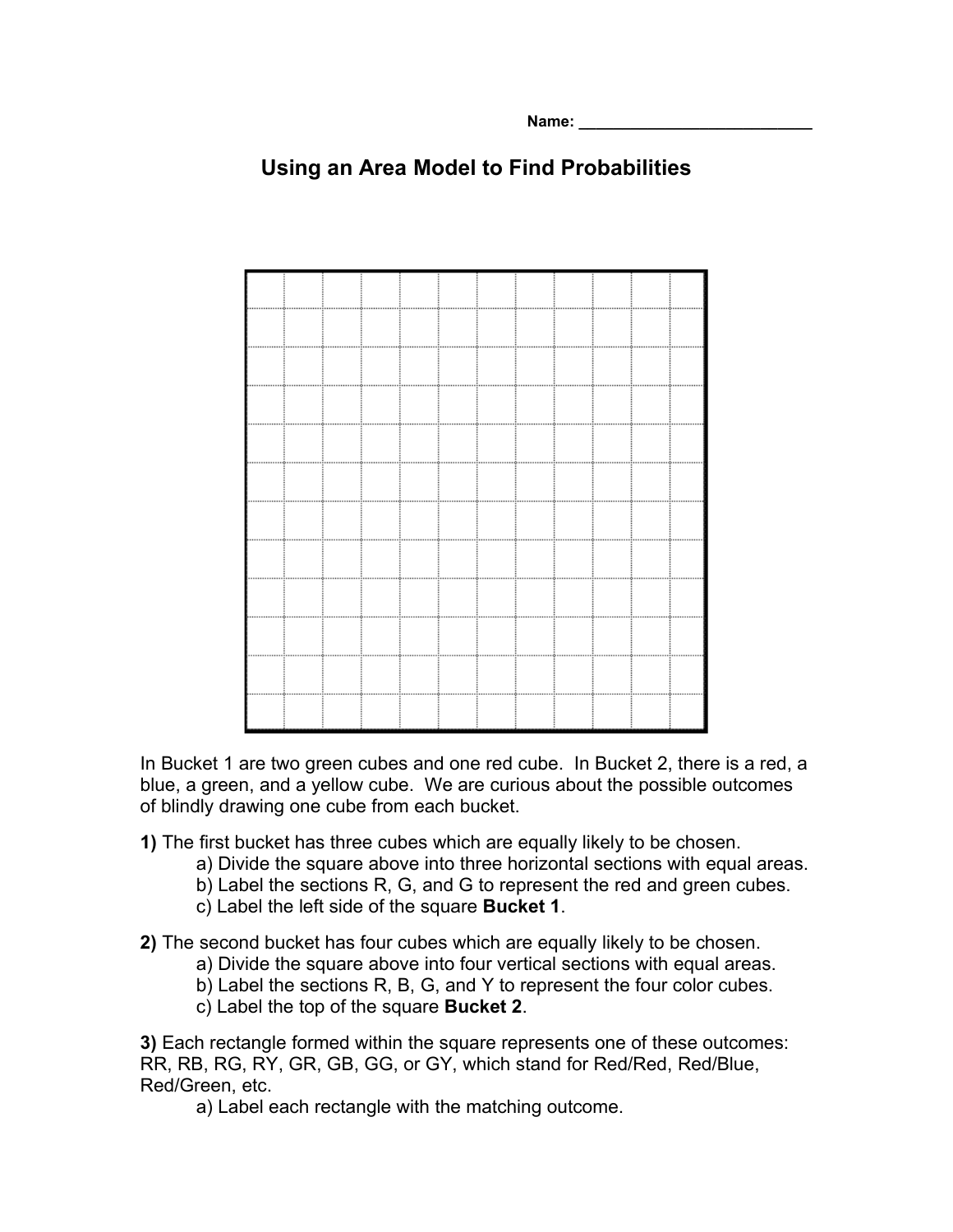**4)** Use the area model you drew on the first page to find the following probabilities:

| $P(RR) =$ | $P(RB) =$ |
|-----------|-----------|
| $P(RG) =$ | $P(RY) =$ |
| $P(GR) =$ | $P(GB) =$ |
| $P(GG) =$ | $P(GY) =$ |
| $P(YY) =$ |           |

**5)** What is the probability of drawing a red and a green cube in any order?

**6)** What is the probability of drawing a red cube from either bucket?

**7)** When it is time, every group in the class is going to close their eyes and draw one cube from Bucket 1 and one cube from Bucket 2. We will count the number of groups that draw a red cube from either bucket.

**a)** Based on the number of groups in the class, how many groups do you expect to draw a red cube?

**b)** Write a sentence comparing the experimental probability of drawing a red cube that we find as a class to the theoretical probability of drawing a red cube that you found in Problem 6.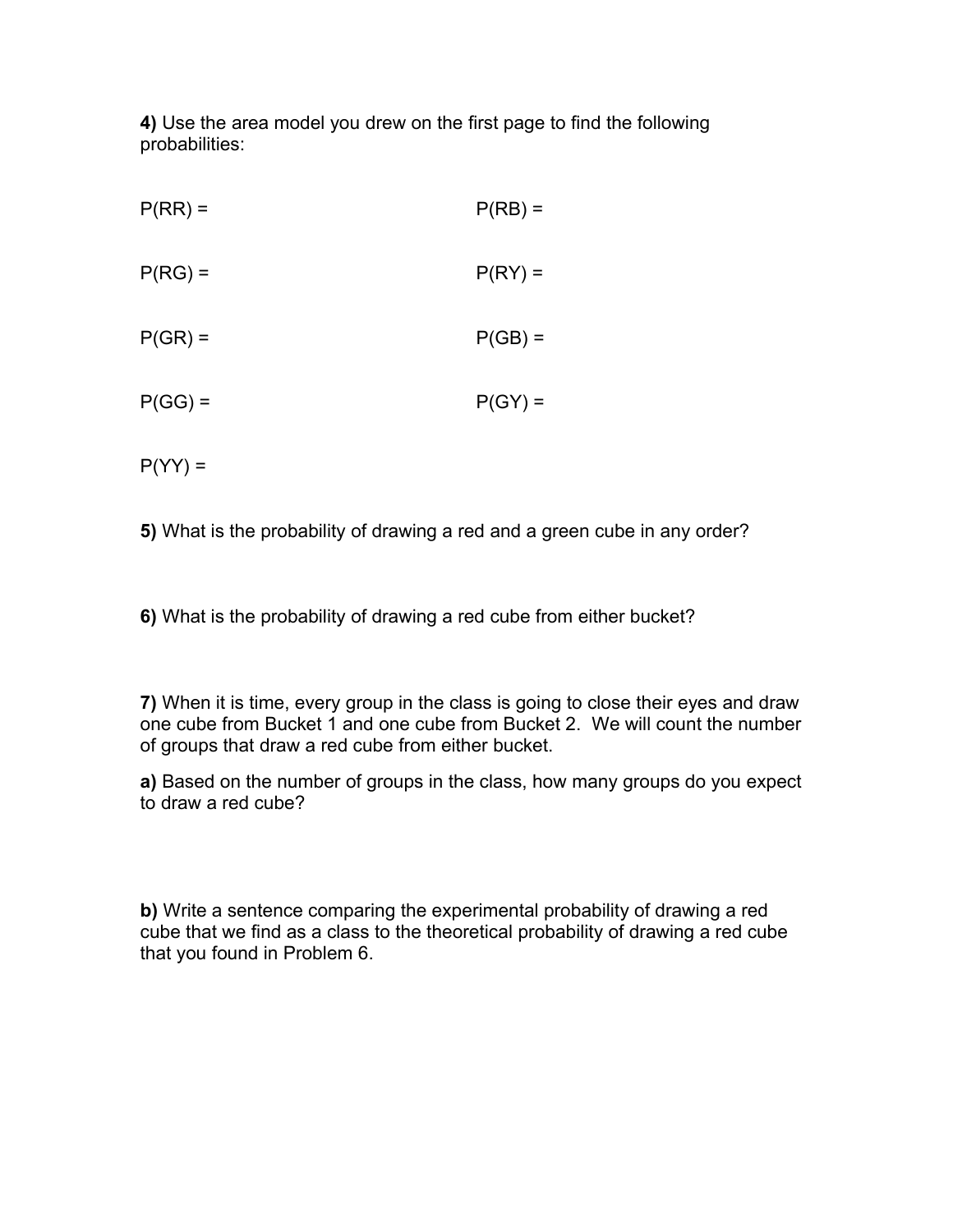

# **Using an Area Model to Find Probabilities**

In Bucket 1 are two green cubes and one red cube. In Bucket 2, there is a red, a blue, a green, and a yellow cube. We are curious about the possible outcomes of blindly drawing one cube from each bucket.

- **1)** The first bucket has three cubes which are equally likely to be chosen.
	- a) Divide the square above into three horizontal sections with equal areas.
	- b) Label the sections R, G, and G to represent the red and green cubes.
	- c) Label the left side of the square **Bucket 1**.

**2)** The second bucket has four cubes which are equally likely to be chosen.

- a) Divide the square above into four vertical sections with equal areas.
- b) Label the sections R, B, G, and Y to represent the four color cubes.
- c) Label the top of the square **Bucket 2**.

**3)** Each rectangle formed within the square represents one of these outcomes: RR, RB, RG, RY, GR, GB, GG, or GY, which stand for Red/Red, Red/Blue, Red/Green, etc.

a) Label each rectangle with the matching outcome.